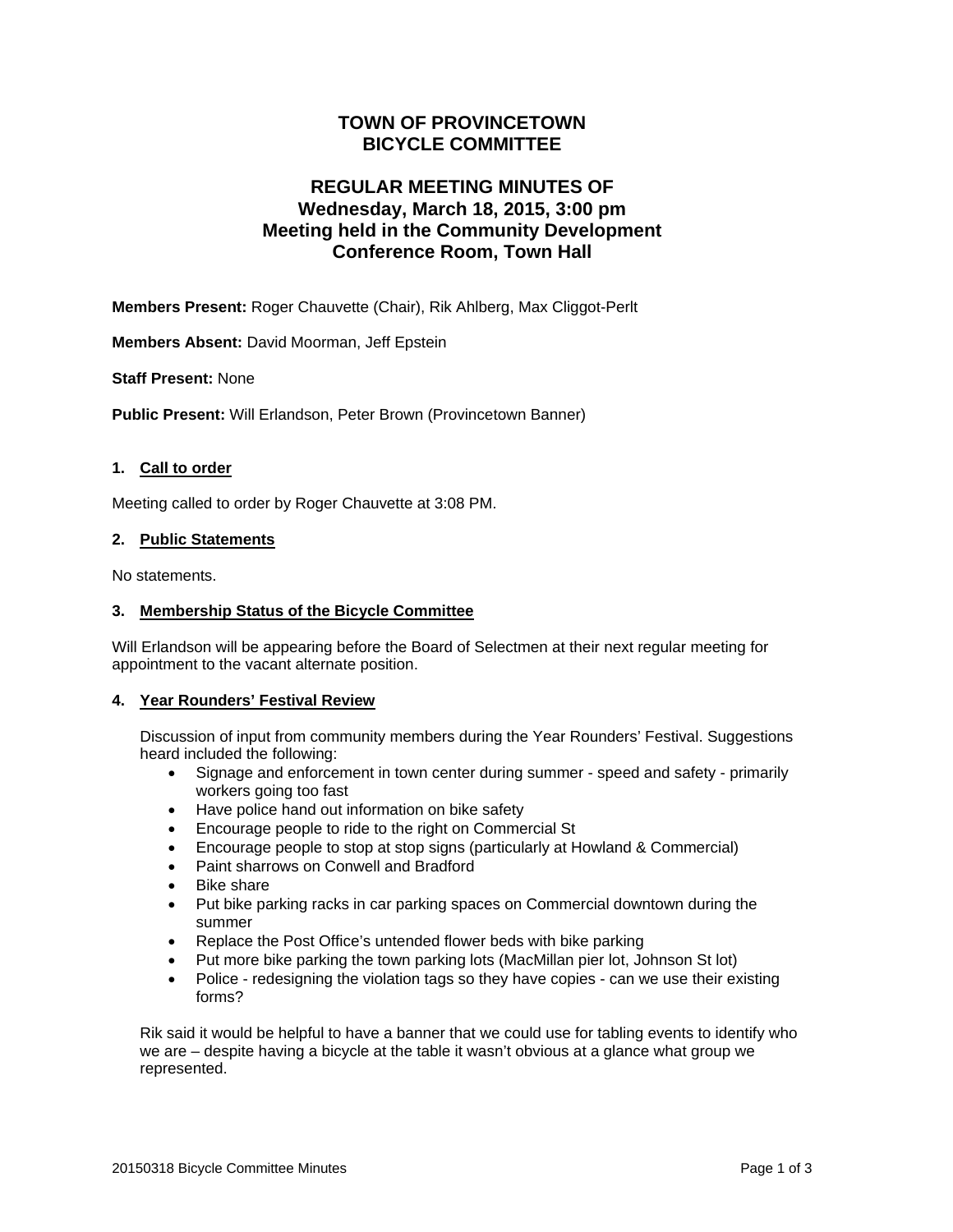Roger suggested that we reserve the Fire House on Commercial Street this summer to distribute education materials. Rik suggested we sell T-shirts as well as give out brochures. A brief discussion ensued about using the "Provincetown Either Way" logo (adding "on Commercial Street") that Rik created for promotional purposes, including the PSA information screens on PTV, at the Crown & Anchor, and other venues during the summer. Other suggestions included making cycling caps, spoke cards, and cycling jerseys.

#### **5. MassBike evaluation and follow-up**

Continued discussion of which areas should be included in the work plan for the MassBike bikeability assessment. Roger has emailed a list of areas to evaluate to MassBike. The evaluation will be scheduled for sometime in April or May.

### **6. Town Meeting Scope**

The bicycle bylaw amendment is Article 34 on the Annual Town Meeting warrant. It is the third from the last, after "Legalization of Marijuana" and before "Amend Special Legislation Regarding Provincetown Public Pier Corporation". Roger volunteered to speak in support of the amendment if there is any discussion of the article at the meeting.

## **7. Reprint of the Brochure**

Roger noted that we only have one box of bicycle safety brochures left from the last printing of 10,000. They are being stored under the brochure table in the lobby of Town Hall.

#### *Max made a motion to authorize up to \$3,000 for printing and distribution of the bicycle safety brochure. Rik seconded. Motion approved, 3-0-0.*

#### **8. On-going Work Assignments**

#### **Education:**

Roger is continuing to work on the booklets, rack card, and a message to communicate to bus organizers.

#### **Enforcement:**

Will volunteered to contact the Police Department to get more information on bike registration, a sample of the existing police violation tag, and identify who our current police liaison is.

**Safety:** Climbing Lanes, Bike Racks, Commercial St – David Discussed under Year Rounders' Festival above.

**Rail Trail:** Outer Cape Master Plan complete - Roger & Eric Larsen Roger announced that there is an upcoming public workshop for the Outer Cape Master Plan at the Wellfleet library from 5:00 to 6:30 PM on March 26.

**Environment:** Ordinance for Bikes attached to Street signs – Rik Discussed under Town Meeting Scope, above.

#### **9. Any unanticipated new business (Votes may be taken)**

None.

#### **10. Review minutes**

Reviewed minutes from the meetings of November, January, February 4, and March 4.